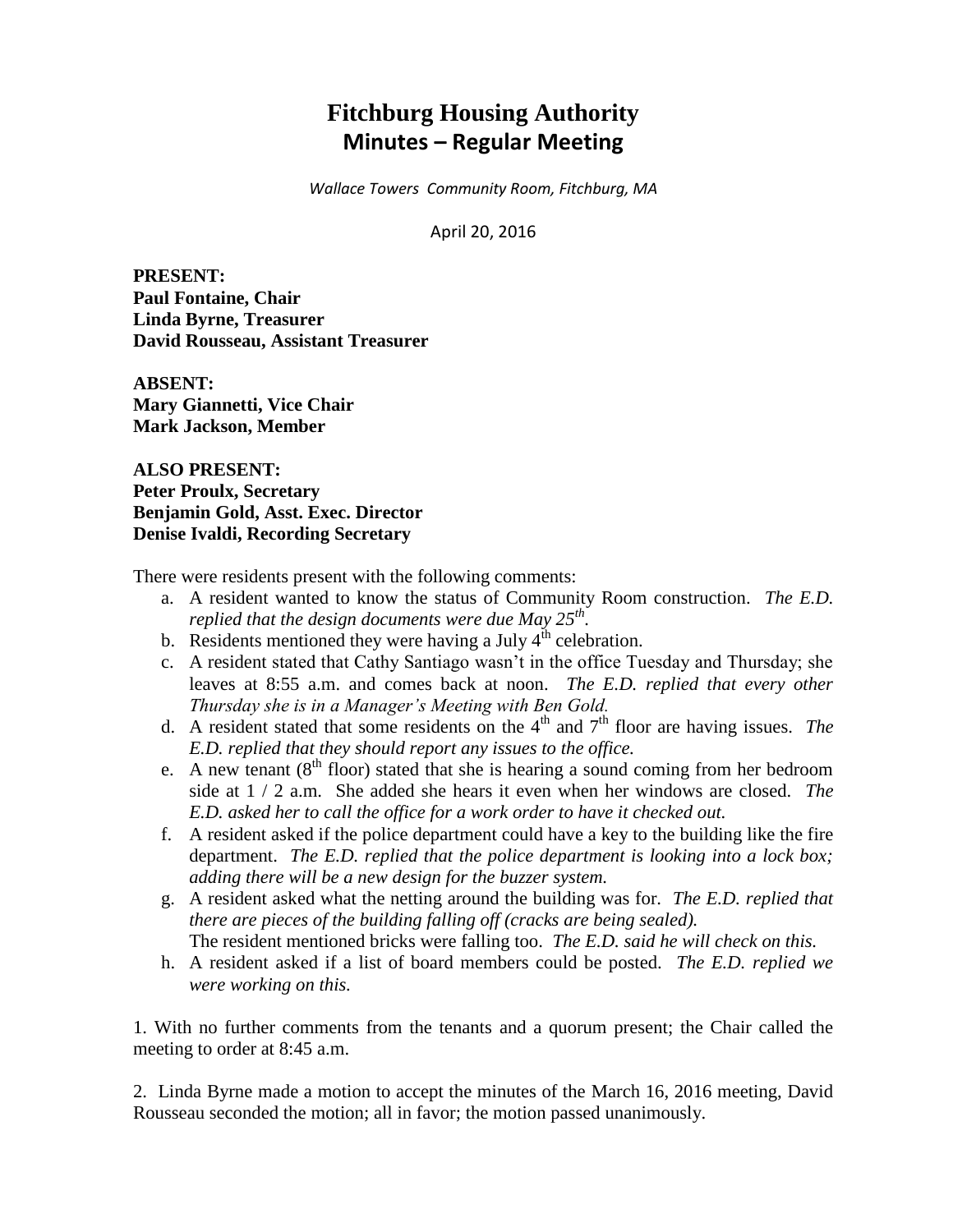- 3. The Executive Director Report:
	- a. DHCD has approved the recessing of the entry door to the congregate facility, along with other renovations (downsizing the number of rooms).
	- b. Two Leased Housing staff members are being moved to Day St. in May; one position to be advertised.
	- c. Met with MHCC and residents; will continue to monitor MHCC contract is being fulfilled.
	- d. The E.D. attended a meeting where Board Member training was discussed in detail. There will be a mandatory full-day training from 9:00 a.m. to 3:00 p.m. with lunch (coordinated by IG/AG/DHCD). One session will be held in Leominster, if possible.
	- e. The E.D. informed the board he would be on vacation May 14-21 and asked the board when they would like to have the May meeting. The board would like to have the meeting on May  $25<sup>th</sup>$ . They would also like to keep rotating the location of the monthly meetings; the next meeting will be held at C.J. Durkin.
	- f. One FHA leased housing position is being transferred to LHA.
	- g. There are no updates for Lunenburg or Sterling.
- 4. Financial Report:

February Statement:

- a. Page F3 Reserves were at 23.43%.
- b. Page F4 Operating Subsidy more rental income; lower subsidy. Electric was over budget; high energy bills in January/February.
- c. Overall to the good by \$91,970.00.

March Statement:

- a. Page F3 Reserves were at 16%; down a little.
- b. Page F4 Electric was over budget by \$97,000.
- c. Overall to the good by \$29,447.00

The Chair asked about the status of Lodestar. The E.D. replied it should be up by summer and we should be start receiving credits shortly after.

Motion made by Linda Byrne to accept the financial statements for February and March 2016. David Rousseau seconded; all were in favor.

- 5. Facilities Report:
	- a. Work orders 70% completed within 24 hours. David Rousseau asked why so many work orders took over 72 hours to complete. *The E.D. replied those are due to contractors, annual inspections and unit turnovers.* David asked if move-outs could be separate from regular work orders on the report.
	- b. Locks/Camera project out to bid.
	- c. Green Acres roof project is now complete.
	- d. Durkin Community Room extension expected to bid in May.
	- e. Daniel Heights Siding, Decks and Railing waiting for DHCD approval of method for asbestos removal.
	- f. Green Acres vacant unit renovations waiting for DHCD to assign architect.
	- g. Some other projects are coming up (noted in Facilities Report).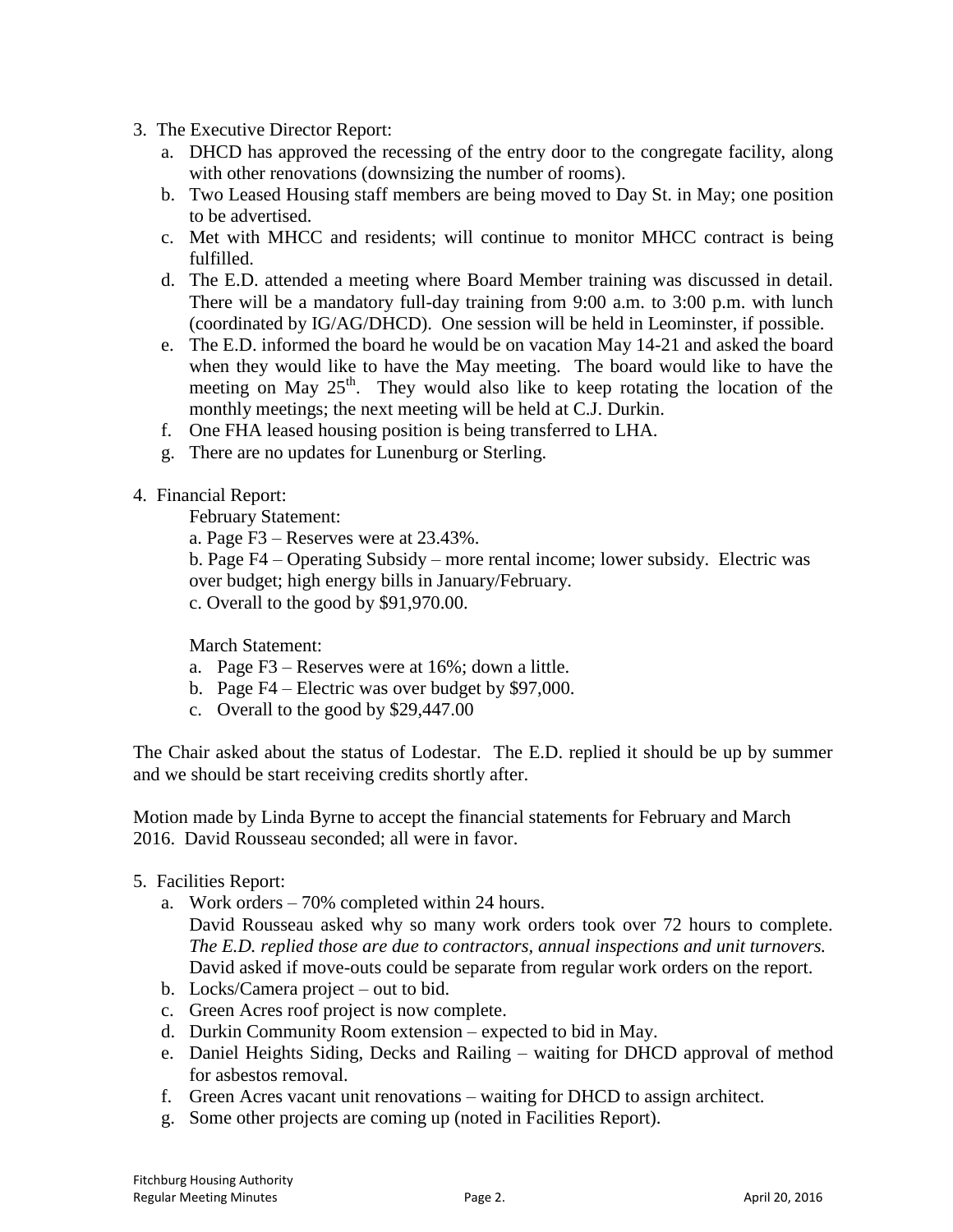Davis Rousseau stated that all entry way doors should be handicap accessible, with automatic openers. The E.D. replied only the main door to the building has to be. The Chair asked the E.D. to double check the code with the engineer.

- 6. State Housing Report:
	- a. A more detailed report is included now.
	- b. Briefings are being held in Fitchburg now as requested by the board.
	- c. 91.15% overall occupancy.
- 7. Section 8 Report: No discussion – 98% leased up.
- 8. Old Business: None
- 9. New Business:

The following resolution was presented by the Chair:

#### RESOLUTION FOR ACCOUNTING SERVICES

#### Resolution 2016-04-01

- Whereas: The Fitchburg Housing Authority requires a fee accountant to assist the agency in maintaining compliance with both State and Federal financial requirements and,
- Whereas: The Fitchburg Housing Authority has used the firm of Fenton, Ewald & Associates, P.C. for a number of years and,
- Whereas: The Fitchburg Housing Authority is satisfied with the performance of Fenton, Ewald & Associates, P.C.

# NOW THEREFORE BE IT RESOLVED,

That the Fitchburg Housing Authority enter into a contract for Accounting services with Fenton, Ewald & Associates, P.C. for the period January 1, 2016 through December 31, 2016.

- RESOLVED, Motion made by David Rousseau to enter into contract for accounting services.
- SECONDED, Linda Byrne seconded the motion, and the motion was passed by a unanimous vote.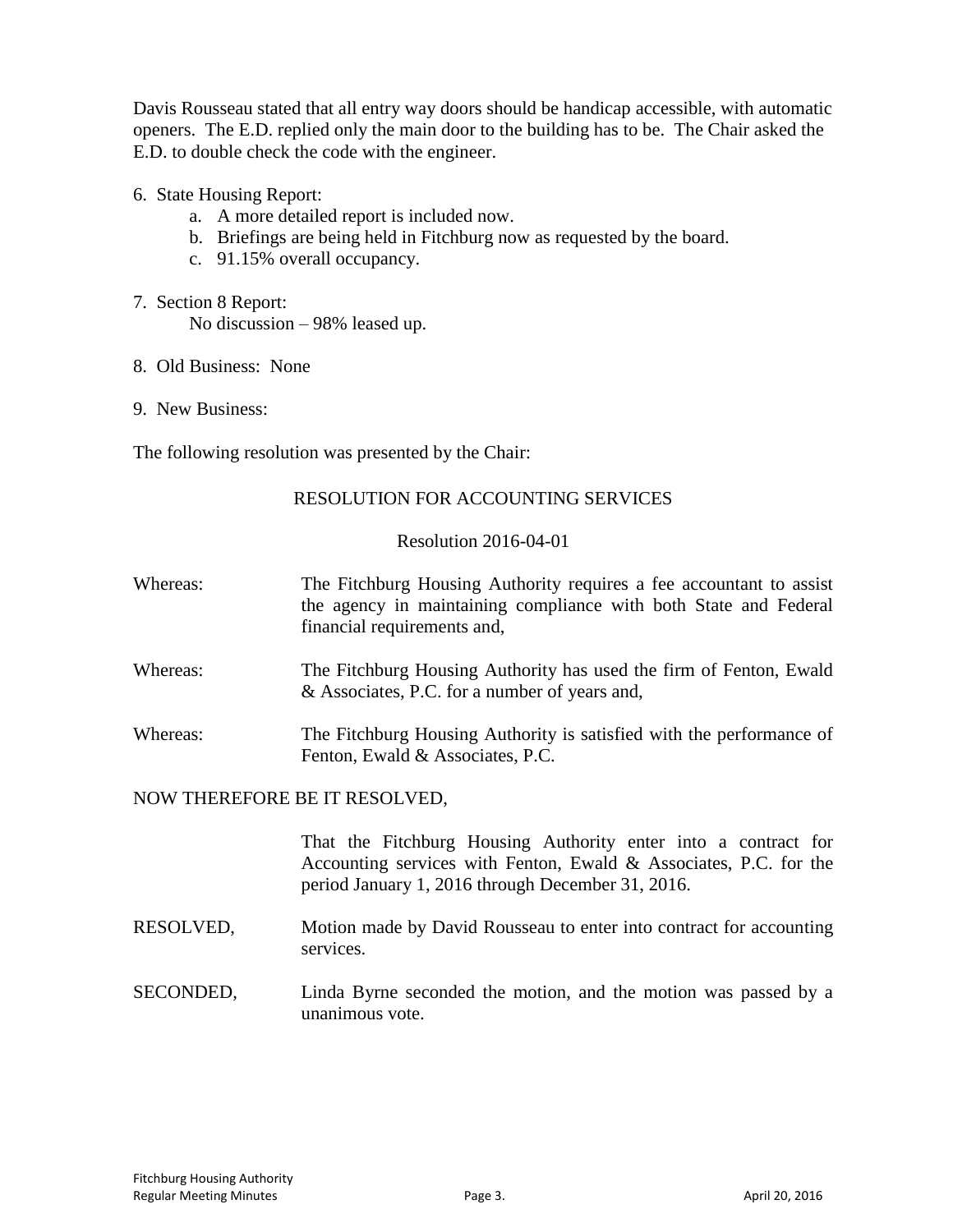There was some discussion on the following resolution. The Chair asked if an Evaluation Committee was in place now. The E.D. replied not yet; we will have one and further explained. The E.D., the Chief Procurement Officer, the Director of Facilities, the maintenance supervisor, an architect could be on the committee; cannot be a board member. This would be for RFPs in excess of \$10,000.

The Chair asked who did the appointing. The E.D. replied he does.

With that, the Chair stated this policy clarifies things and he sees no reason not to accept and move forward.

# RESOLUTION TO REVISE THE PROCUREMENT POLICY

# Resolution 2016-04-02

Whereas: The Fitchburg Housing Authority has the need to revise the existing procurement policy.

# NOW THEREFORE BE IT RESOLVED,

That the Fitchburg Housing Authority Board of Commissioners approve the revised procurement policy to be effective immediately*.*

- RESOLVED, Motion made by Linda Byrne to approve the revised procurement policy effective immediately.
- SECONDED, David Rousseau seconded the motion, and the motion was passed by a unanimous vote

# *(AS AMENDED)*

#### RESOLUTION AUTHORIZING THE ACCEPTANCE OF THE LOWEST QUOTE FOR PURCHASE OF FIVE SHEDS FOR DANIEL HEIGHTS, C.J. DURKIN AND WALLACE TOWERS SMOKING AREAS

#### Resolution 2016-04-03

- WHEREAS: The Fitchburg Housing Authority no-smoking policy calls for enclosures for smokers to be placed at various sites, and WHEREAS: The Fitchburg Housing Authority has requested quotes for five (5) sheds to be used in the smoking areas at Daniel Heights (three small), C.J. Durkin (one large) and Wallace Towers (one large), and
- WHEREAS: The Fitchburg Housing Authority has received two quotes (see attached).

.